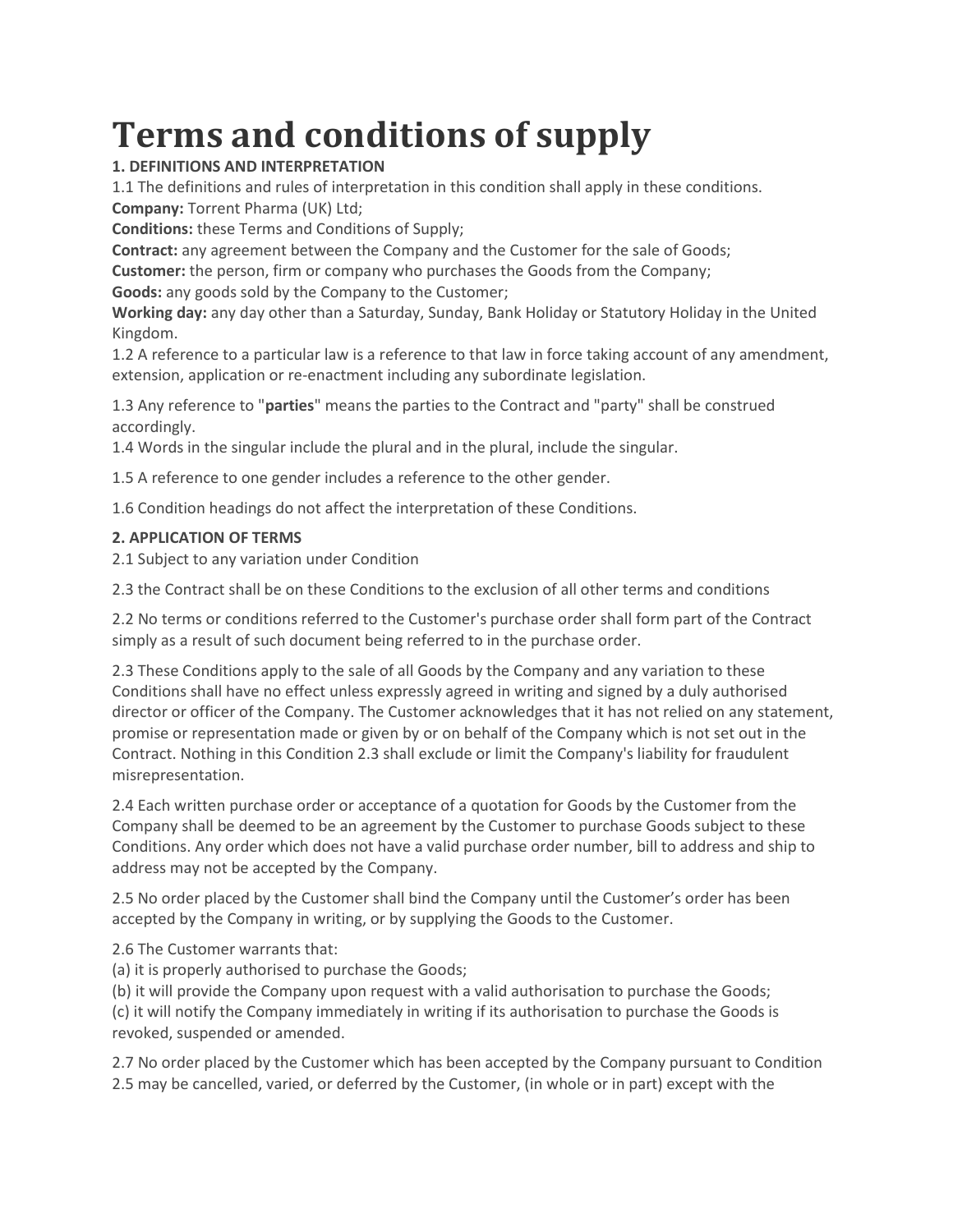agreement in writing of the Company and subject to the payment of any corresponding costs incurred by the Company.

#### **3. DESCRIPTION**

3.1 The quantity and description of the Goods shall be as set out in the Company's quotation.

3.2 The Company may affect minor modifications to the specification of the Goods (including their packaging) without the Customer's approval in order to comply with any applicable safety or statutory requirements, or to effect enhancements to the Goods.

3.3 Subject to the provisions of Condition 10.1, the Customer shall be solely responsible for ensuring the suitability of any Goods for any specific purpose.

#### **4. DELIVERY**

4.1 Unless otherwise agreed in writing by the Company, delivery of the Goods shall take effect upon dispatch of the Goods to the Customer.

4.2 Any dates specified by the Company for delivery of the Goods are intended to be an estimate and time for delivery shall not be made of the essence by notice. The Customer must examine the Goods upon delivery and within 3 working days thereafter notify the Company in writing of any defects. In default the Customer will be deemed to have examined and accepted the Goods.

4.3 If for any reason the Customer fails to take or accept delivery of any or all of the Goods, or the Company is unable to deliver the Goods on time because the Customer has not provided appropriate instructions, documents, licences or import authorisations:

(a) risk in the Goods shall pass to the Customer; and

(b) the Company may store the Goods until delivery, whereupon the Customer shall be liable for all related costs and expenses (including storage, additional delivery charges and insurance)

4.4 The Company may deliver the Goods by separate instalments. Each separate instalment shall be invoiced and paid for in accordance with the provisions of the Contract.

#### **5. NON-DELIVERY**

No claim for non-delivery of the Goods shall be entertained unless the Company receives written notice of the non-delivery within 5 working days of the time that the Goods would ordinarily have been received, in which event the Company's liability shall be limited to replacing the Goods within a reasonable time, or issuing a credit note.

#### 6**. RISK AND TITLE**

6.1 Risk of damage to or loss of the Goods shall pass to the Customer upon delivery.

6.2 Title to the Goods shall not pass to the Customer until the Company has received in full all sums due to the Company in respect of the Goods and associated invoiced delivery charges.

6.3 Until title to the Goods has passed to the Customer, the Customer shall:

(a) not remove, deface or obscure any identifying mark or packaging on or relating to such Goods; (b) maintain such Goods in accordance with the licensed storage conditions and current Good Distribution Practice.

6.4 Until title passes to the Customer, the Company may at any time require the Customer to return the Goods. If the Customer fails to do so promptly, the Company may enter upon any premises where the Goods are stored in order to recover the Goods. Any costs, charges and expenses incurred by the Company in so recovering the Goods (including legal fees) shall be payable by the Customer.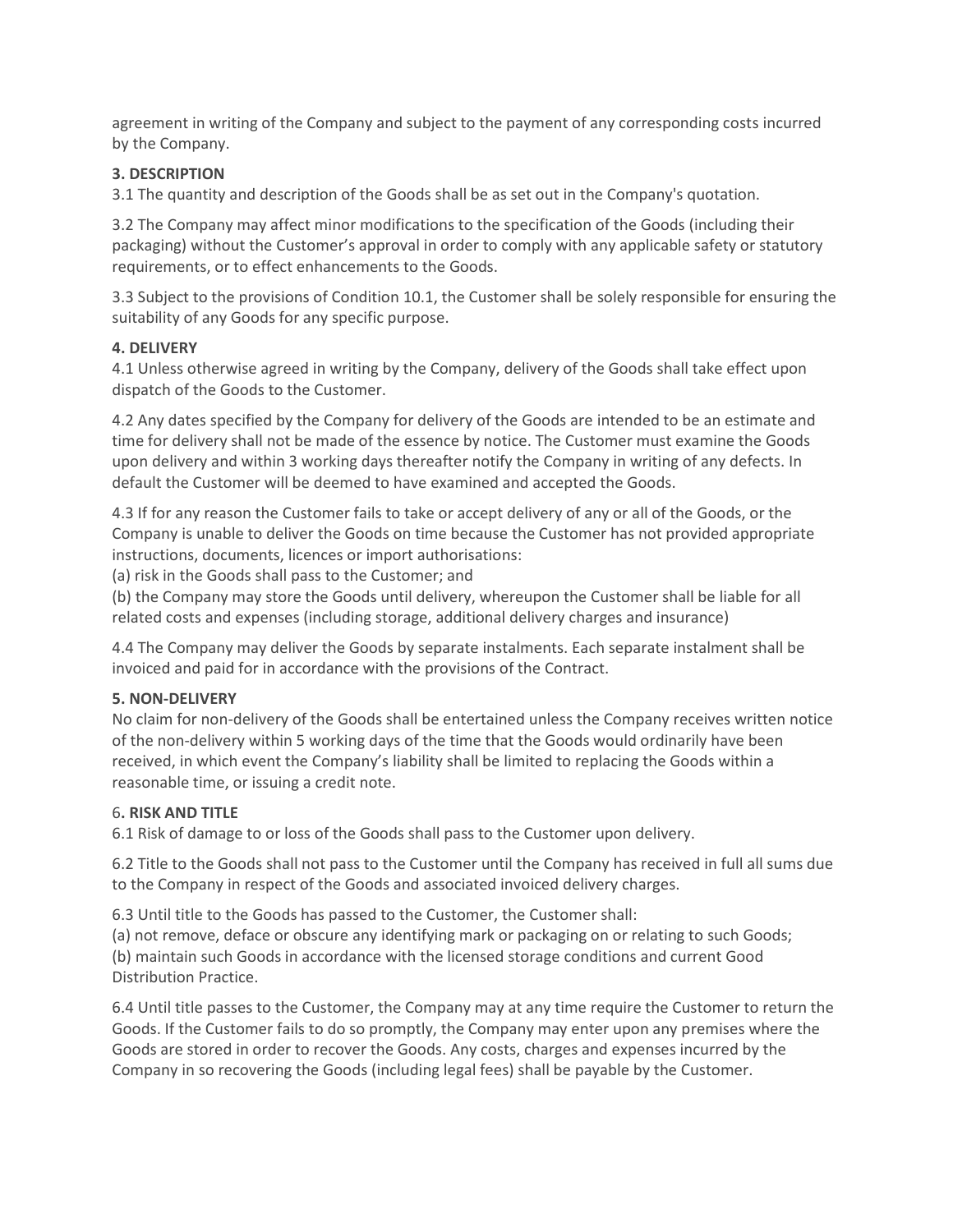### **7. PRICE**

7.1 The price for the Goods shall be the price stated in the quotation, written agreement or contract between the Company and Customer or Company's list price for the Goods current at the time of receipt of the Customer's order.

7.2 Unless otherwise agreed in writing by the Company, prices shall be exclusive of Value Added Tax (VAT) which will be charged at the rate applicable at the date of delivery of the Goods.

#### **8. PAYMENT**

8.1 The Company shall be entitled to invoice the Customer for the price of the Goods on or at any time after acceptance of the Customer's order.

8.2 Payment is due within 30 days of the date of invoice, unless otherwise agreed in writing and specified in the invoice.

8.3 The time of payment shall be of the essence of the Contract.

8.4 No payment shall be deemed to have been received until the Company has received cleared funds. If a Customer's cheque is returned unpaid to the Company, the Customer shall reimburse the Company for any bank charges incurred by the Company.

8.5 The Customer shall make all payments by bank transfer due under the Contract in full without any deduction.

8.6 Any failure by the Customer to pay the Company by the due date shall entitle the Company, without limiting any other remedy available to the Company:

(a) to charge interest at the rate of eight percent (8%) per annum above Bank of England base rate from time to time calculated on a daily basis until payment in full is made, in accordance with the Late Payment of Commercial Debts (Interest) Act 1998;

(b) to charge the Customer for any costs incurred by the Company in the course of collecting outstanding monies due to the Company from the Customer;

(c) to set off any amount owed by the Company to the Customer against any amount owed by the Customer to the Company on any account whatsoever;

(d) to immediately terminate the Contract, or suspend or cancel the further delivery of any Goods supplied by the Company;

8.7 All payments payable to the Company under the Contract shall become due immediately on its termination despite any other provision.

### **9. WARRANTIES**

The Company warrants that upon delivery the Goods shall be of satisfactory quality within the meaning of the Sale of Goods Act 1979; and if the Goods do not conform to the applicable warranties the Company shall replace the Goods; or issue a credit note for the Goods.

#### **10. LIMITATION OF LIABILITY**

10.1 Other than as provided in Condition 9 above and in Section 12 of the Sale of Goods Act 1979, all conditions, warranties and liabilities whatsoever whether express or implied, statutory or otherwise, are hereby expressly excluded and the Company shall be under no liability whatsoever for any loss or damage of whatsoever kind, howsoever caused or arising, including any direct, indirect or consequential loss or damage, lost profits, loss of use or other economic loss, provided that nothing herein contained shall be construed so as to exclude or limit the liability of the Company:

(a) for death or personal injury caused by the Company's negligence;

(b) for any matter for which it would be illegal for the Company to exclude (or limit) or attempt to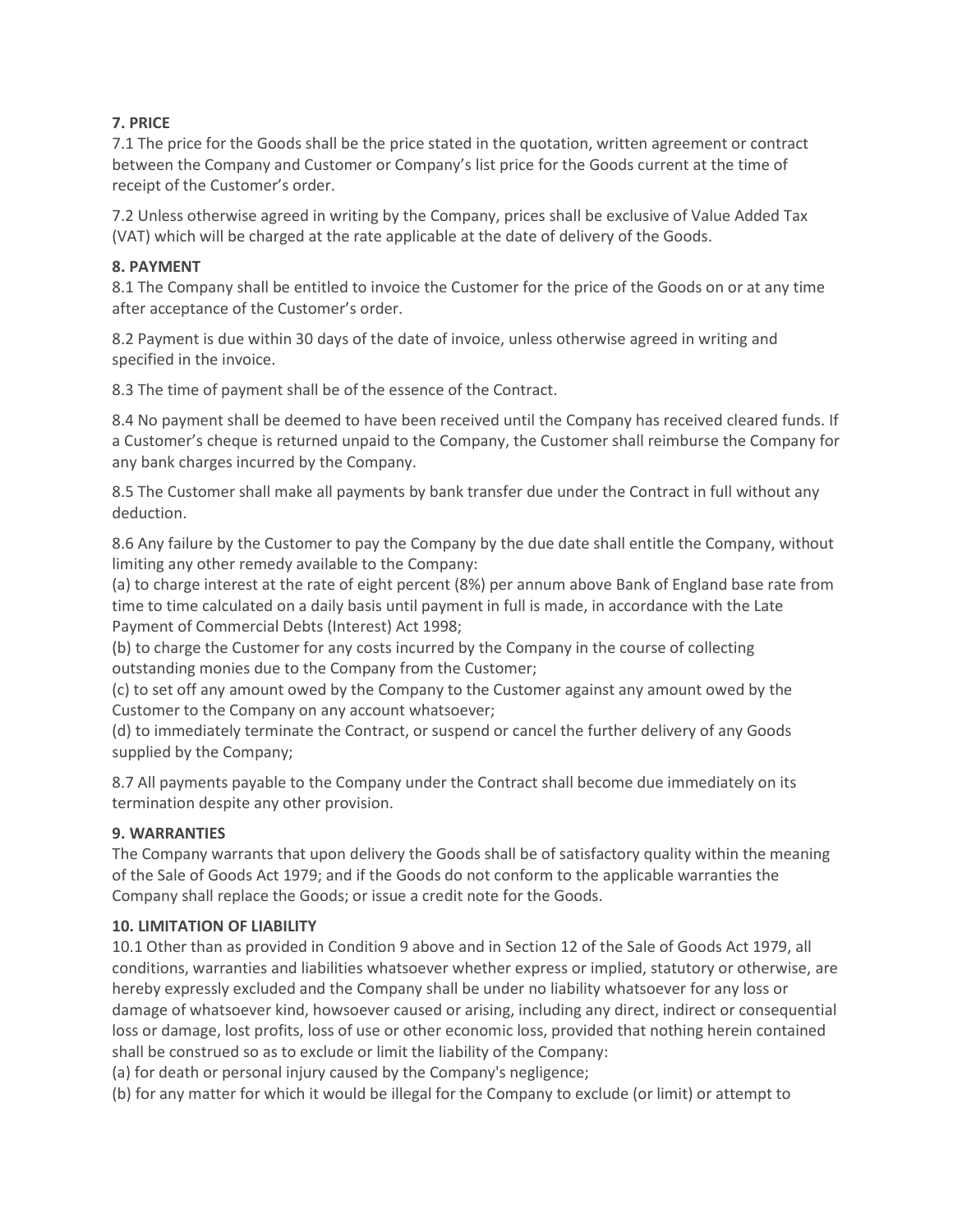exclude (or limit) its liability; or

(c) for fraud or fraudulent misrepresentation.

10.2 The Company's total liability in contract, tort (including negligence or breach of statutory duty), misrepresentation, restitution or otherwise, arising in connection with the performance of the Contract shall be limited to the Contract price.

10.3 The provisions of this Condition 10 which exclude or limit the liability of the Company shall also be deemed to exclude or limit the liability of the Company's directors, employees, agents and subcontractors.

## **11. INDEMNITY**

The Customer shall hold the Company harmless and keep the Company fully and promptly indemnified against all direct, indirect or consequential liabilities to the extent that any such liabilities arise directly or indirectly from the Customer's fraud, negligence, failure to perform or delay in the performance of any of its obligations under the Contract.

## **12. ADDITIONAL EXPORT TERMS**

12.1 In these Conditions "**Incoterms 2010**" means the international rules for the interpretation of credit terms at the International Chamber of Commerce as in force at the date when the Contract arises. Unless the context otherwise requires, any term or expression which is defined here or given a particular meaning by the provisions of Incoterms 2010 shall have the same meaning in these Conditions.

12.2 Where the Goods are to be resold outside the United Kingdom, the Customer shall be responsible for notifying the Company at the time that the Customer's order is placed of any legislation or regulations in the country of destination which may affect the resale of the Goods, including any legislation or regulations governing the packaging and labelling of the Goods.

12.3 The Customer shall be responsible for complying with any legislation or regulations governing the Goods and the importation of the Goods into the country of destination and for the payment of any duties on the Goods. The Contract shall be subject to the procurement by the Customer at the Customer's own expense of any authorisations required for the import of the Goods. Failure to obtain any such documents shall not entitle the Customer to cancel the Contract.

12.4 Unless otherwise agreed in writing, the Goods shall be delivered to the Customer's place of business as mentioned on the Customer's purchase order. The Company shall be under no obligation to give the Customer the notice relating to insurance mentioned under Section 32(3) of the Sale of Goods Act 1979.

# **13. CONFIDENTIALITY**

The parties agree that each party will maintain the confidentiality of any information which has been designated as or which could reasonably be supposed to be confidential and shall not disseminate it to any third party without the disclosing party's prior written consent, save that this obligation shall not apply to any such confidential information that either party has a duty (whether legal or otherwise) to communicate or that is in the public domain or is already in the receiving party's possession through no fault of the receiving party.

### **14. ASSIGNMENT/SUBCONTRACTING**

The Company may assign the Contract or any part of it to any person, firm or company.

# **15. FORCE MAJEURE**

The Company reserves the right to defer, reduce or cancel the delivery of Goods ordered by the Customer (without liability to the Customer) if it is prevented from or delayed in conducting its business